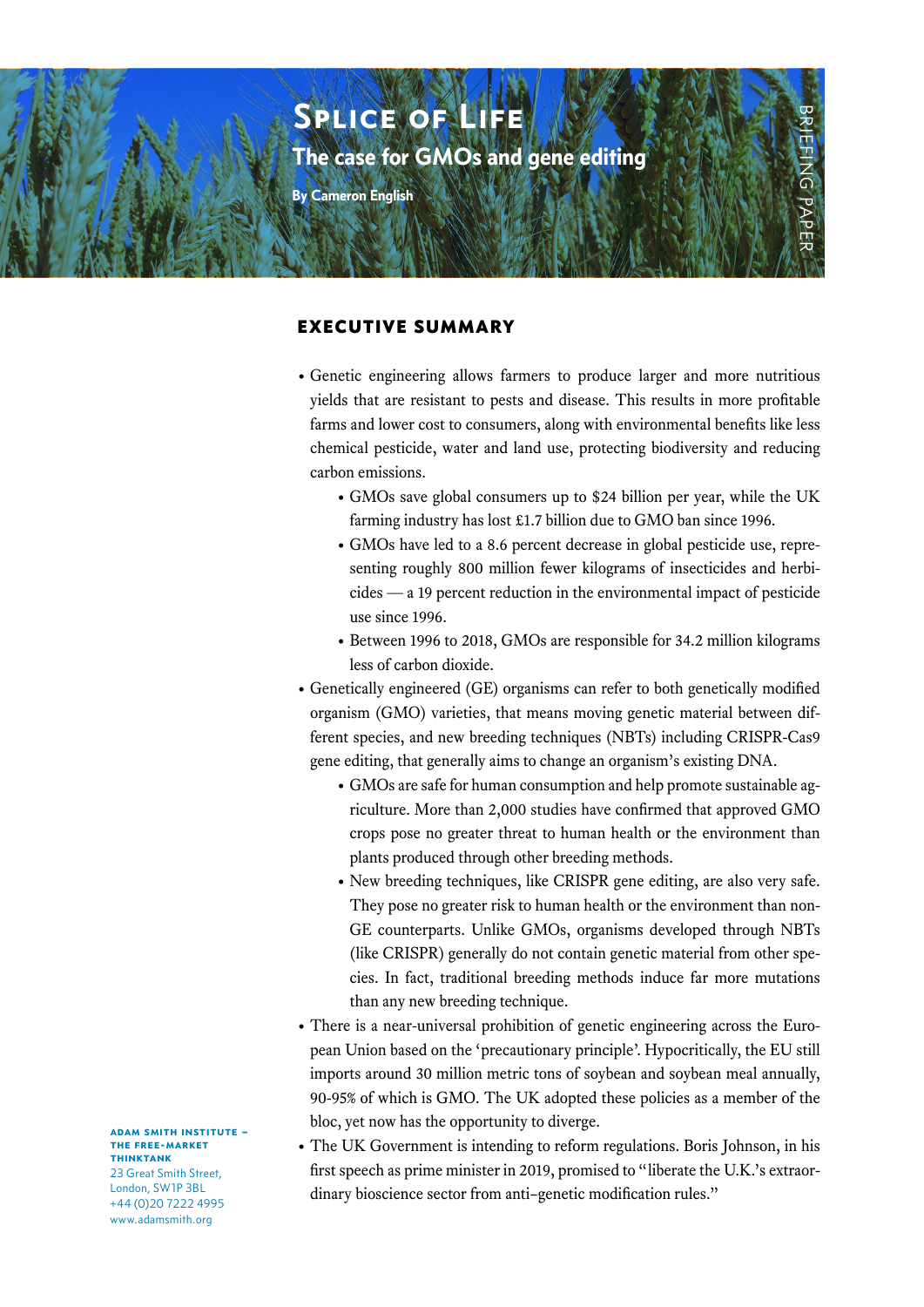- In September 2021, the Department for Environment, Food & Rural Affairs (DEFRA) announced plans to "ease burdens for research and development involving plants, using technologies such as gene editing".
- However, this would only apply to agriculture, and not gene editing in animals or change the approach to GMO varieties. The different treatment is inconsistent with the scientific evidence.
- If the UK Government wants to follow the scientific evidence and 'liberate' the UK's bioscience sector, they must GMO regulatory framework and gene editing in animals:
	- The ideal biotech regulatory framework is a case-by-case risk assessment that evaluates each novel organism based on the harms they may pose to humans and the environment, regardless of how they were developed. The organism's characteristics and intended use would determine the degree of scrutiny applied by regulators.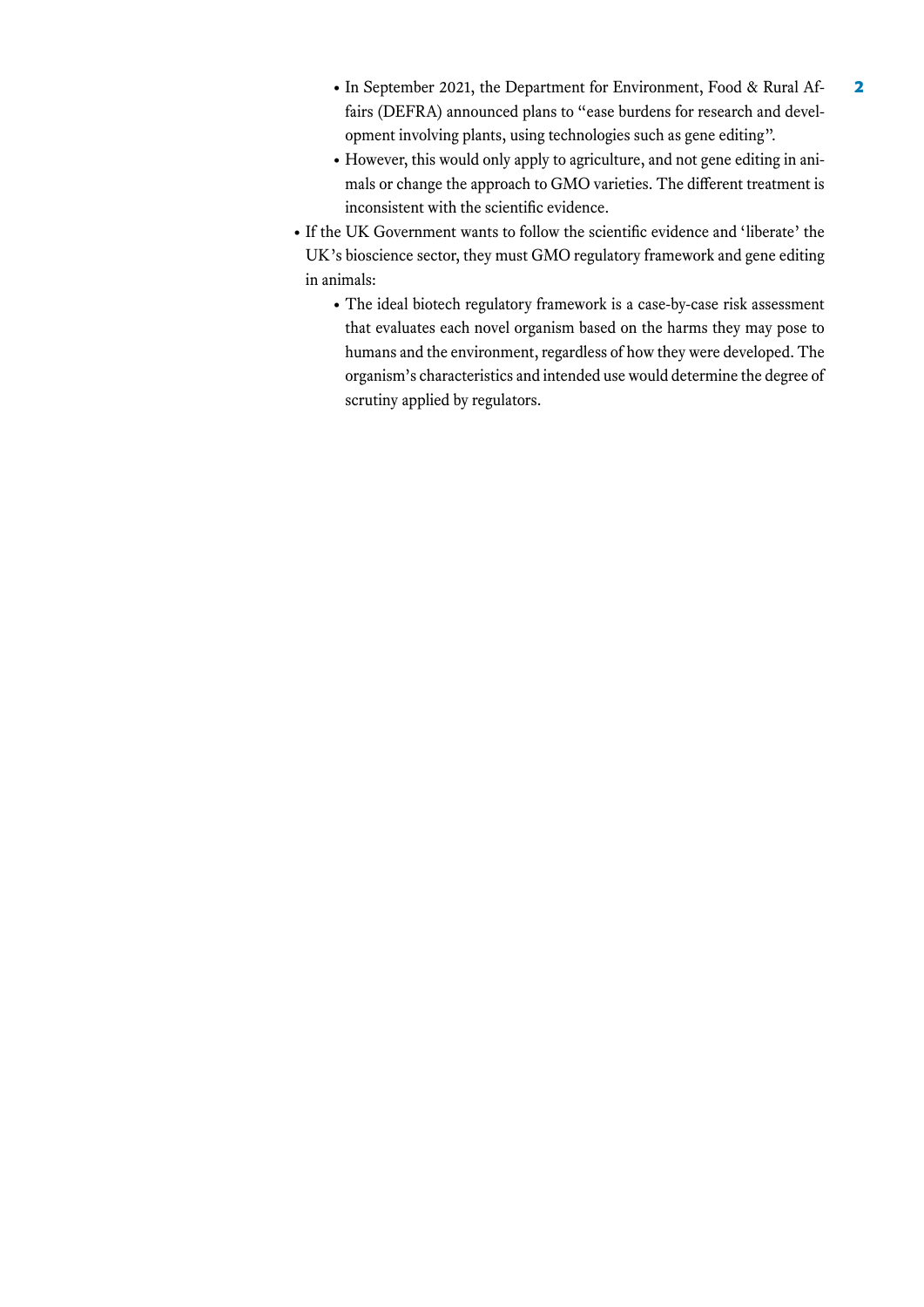# ABOUT THE AUTHOR **3**

**Cameron English** is the Director of Bio-Sciences at the American Council on Science and Health (ACSH), a consumer advocacy group dedicated to promoting evidence-based public policy and refuting health scares. Prior to joining ACSH, Cameron was the Managing Editor at the Genetic Literacy Project.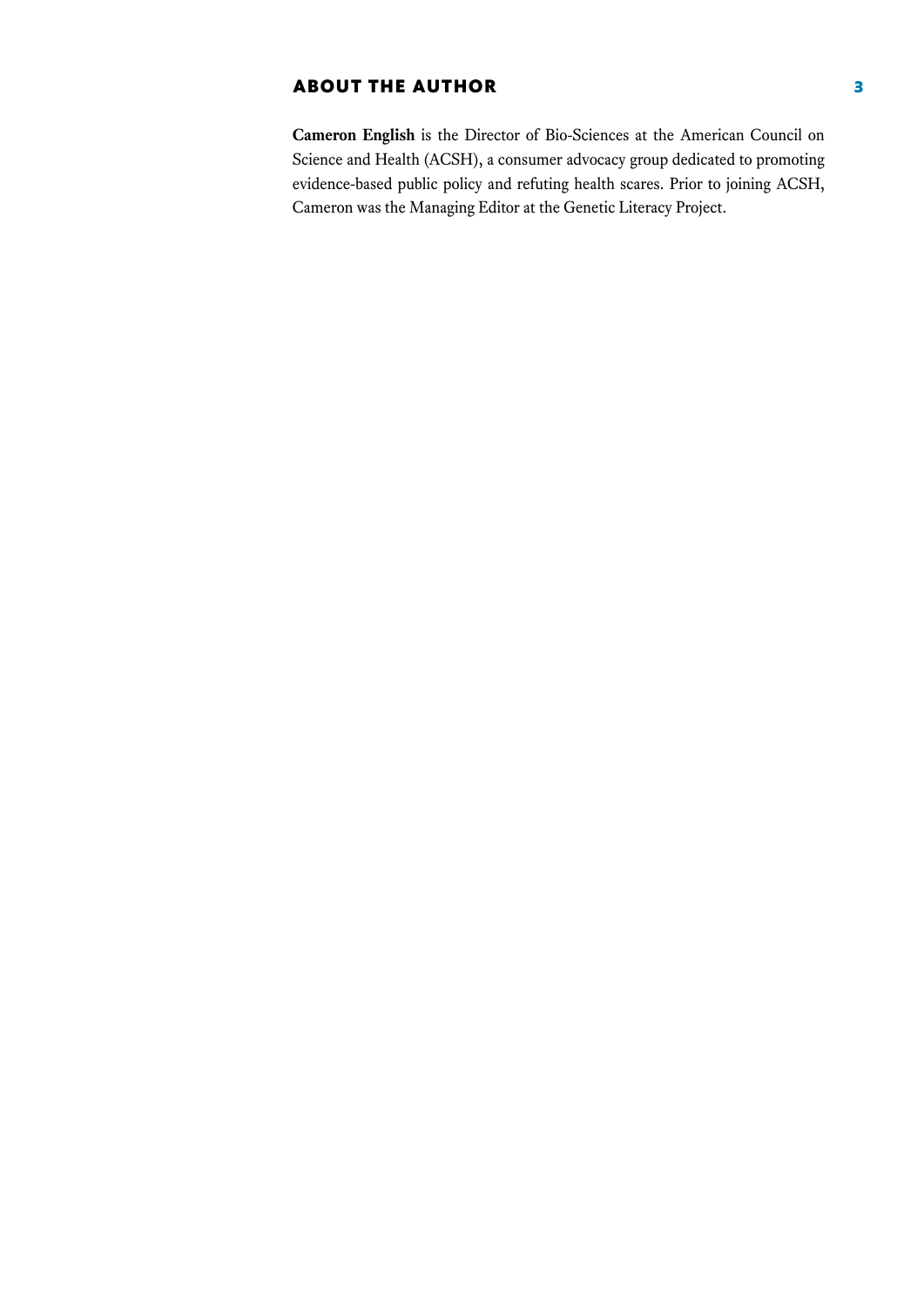#### INTRODUCTION 4

Organisms developed with so-called new breeding techniques (NBTs) like CRIS-PR-Cas9 gene editing have earned widespread support from farmers and scientists around the world. These products include disease-resistant and higher yielding crops, allergen-free foods and longer lasting produce, among many others.<sup>1</sup> Unlike transgenesis (used to produce GMOs), NBTs generally do not involve permanently transferring genetic material between different species, meaning they are effectively more efficient methods of traditional plant or animal breeding.

In light of this information, Prime Minister Boris Johnson, Environment Minister George Eustice and DEFRA Chief Scientific Advisor Gideon Henderson have called for new regulations that would allow the commercial production of crops and animals developed with NBTs.<sup>2 3</sup> DEFRA may seek to amend the definition of a "GMO" so that existing legislation would "no longer apply to organisms produced by [gene editing] and other genetic technologies if they could have been developed using traditional breeding methods."4

Although NBTs are the focus of current regulatory reform proposals, DEFRA is also gathering evidence concerning the broader regulation of GMOs, since the existing legislation governing their use is more than 30 years old.<sup>5</sup>

GMOs have been safely utilized in food production since the mid-1980s, beginning with US approval of an enzyme used in cheese production.<sup>6</sup> The first GMO animal, a fast-growing salmon, was developed in 1989, while GMO crops were initially commercialized in the mid-1990s.<sup>7</sup> The UK does not cultivate any of these crops,

**5** Ibid.

**<sup>1</sup>** Ventura, Luis. "As the CRISPR Revolution Advances, Here's How Gene Editing Will Actually Help Farmers and Consumers." Genetic Literacy Project, December 20, 2020. [https://geneticliteracyproject.](https://geneticliteracyproject.org/2020/12/15/as-the-crispr-revolution-proceeds-heres-how-gene-editing-will-actually-help-farmers-and-consumers/) [org/2020/12/15/as-the-crispr-revolution-proceeds-heres-how-gene-editing-will-actually-help](https://geneticliteracyproject.org/2020/12/15/as-the-crispr-revolution-proceeds-heres-how-gene-editing-will-actually-help-farmers-and-consumers/)[farmers-and-consumers/.](https://geneticliteracyproject.org/2020/12/15/as-the-crispr-revolution-proceeds-heres-how-gene-editing-will-actually-help-farmers-and-consumers/)

**<sup>2</sup>** Menary , Jonathan, and Sebastian Fuller. "Gene-Edited Crops Are Now a Reality – but Will the Public Be on Board?" The Conversation, May 2, 2021. [https://theconversation.com/gene-edited-crops](https://theconversation.com/gene-edited-crops-are-now-a-reality-but-will-the-public-be-on-board-153663)[are-now-a-reality-but-will-the-public-be-on-board-153663.](https://theconversation.com/gene-edited-crops-are-now-a-reality-but-will-the-public-be-on-board-153663)

**<sup>3</sup>** English, Cameron. "Anti-GMO Groups Struggle to Preserve Europe's Stringent Crop Gene-Editing Rules in Post-Brexit UK." Genetic Literacy Project, March 31, 2021[. https://geneticliteracyproject.](https://geneticliteracyproject.org/2021/03/30/anti-gmo-groups-struggle-to-preserve-europes-crop-gene-editing-rules-in-post-brexit-uk/) [org/2021/03/30/anti-gmo-groups-struggle-to-preserve-europes-crop-gene-editing-rules-in-post](https://geneticliteracyproject.org/2021/03/30/anti-gmo-groups-struggle-to-preserve-europes-crop-gene-editing-rules-in-post-brexit-uk/)[brexit-uk/](https://geneticliteracyproject.org/2021/03/30/anti-gmo-groups-struggle-to-preserve-europes-crop-gene-editing-rules-in-post-brexit-uk/).

**<sup>4</sup>** "The Regulation of Genetic Technologies." Department for Environment, Food, and Rural Affairs (DEFRA), January 2021. [https://consult.defra.gov.uk/agri-food-chain-directorate/the-regulation-of](https://consult.defra.gov.uk/agri-food-chain-directorate/the-regulation-of-genetic-technologies/supporting_documents/20210106%20Gene%20editing%20consultation%20document%20FINAL.pdf)[genetic-technologies/supporting\\_documents/20210106%20Gene%20editing%20consultation%20](https://consult.defra.gov.uk/agri-food-chain-directorate/the-regulation-of-genetic-technologies/supporting_documents/20210106%20Gene%20editing%20consultation%20document%20FINAL.pdf) [document%20FINAL.pdf.](https://consult.defra.gov.uk/agri-food-chain-directorate/the-regulation-of-genetic-technologies/supporting_documents/20210106%20Gene%20editing%20consultation%20document%20FINAL.pdf) 

**<sup>6</sup>** Thompson , Paul. "How We Got to Now: Why the US and Europe Went Different Ways on GMOs." The Conversation, November 5, 2015[. https://theconversation.com/how-we-got-to-now-why-the-us](https://theconversation.com/how-we-got-to-now-why-the-us-and-europe-went-different-ways-on-gmos-48709)[and-europe-went-different-ways-on-gmos-48709.](https://theconversation.com/how-we-got-to-now-why-the-us-and-europe-went-different-ways-on-gmos-48709)

**<sup>7</sup>** Delaney, Bryan, Richard E Goodman, and Gregory S Ladics. 2017. "Food and Feed Safety of Genetically Engineered Food Crops." Toxicological Sciences 162 (2): 361–71. [https://doi.org/10.1093/](https://academic.oup.com/toxsci/article/162/2/361/4675348) [toxsci/kfx249.](https://academic.oup.com/toxsci/article/162/2/361/4675348)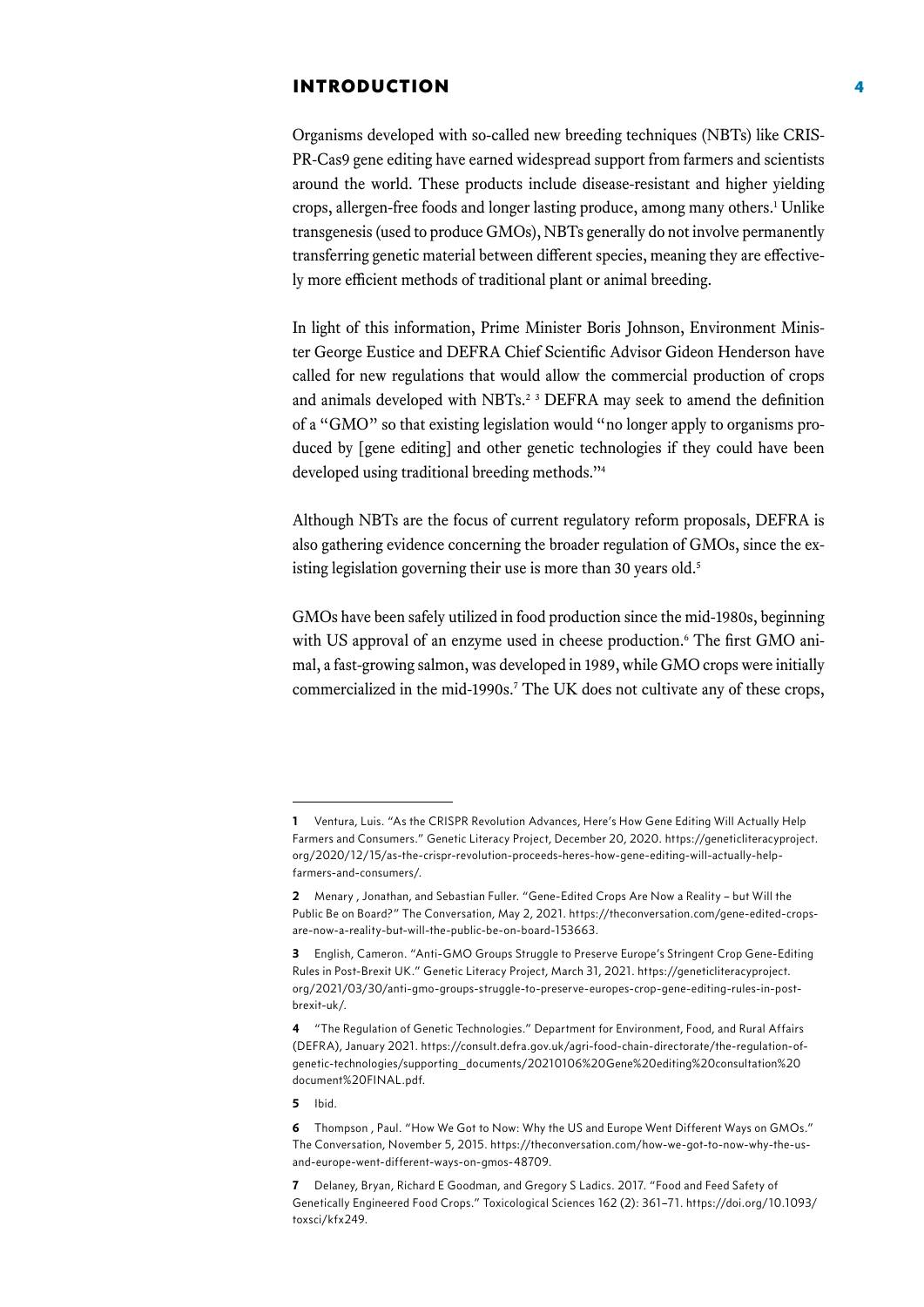but it imports roughly \$140 million worth of soy, vegetable oils and animal feed 5 from the US annually, much of which is derived from GMO plants.<sup>8 9</sup>

Evidence gathered since their introduction has consistently shown that GMOs streamline food production in a variety of ways and cut associated costs.10 Producers have passed these benefits on to consumers in the form of lower food prices.<sup>11</sup>

Twenty-nine countries cultivate GE crops, both GMO and gene-edited varieties.<sup>12</sup> Several nations have already approved the commercial production of GE animals for use as food, and more are poised to do the same. This paper will explain how the UK can follow in their footsteps and implement even more sensible regulations.

The safety of a product is determined by its characteristics and how it is used, not how it was produced — a standard DEFRA explicitly endorses.<sup>13</sup> As a result, each novel product should be evaluated based on the potential risk it poses to human health and the environment. Whether an organism is GMO, gene edited or non-GE is of little consequence. If a new organism is shown to be no riskier than similar products already in commercial use, regulators should approve it.

#### THE BENEFITS OF SCIENCE-BASED POLICY

Twenty-nine countries commercially produce GE organisms today, but none of them regulate these products using a consistent set of risk-based standards like those outlined above. Although policies vary from nation to nation, regulators in these countries generally apply greater scrutiny to GMOs, while subjecting geneedited and traditionally bred products to far fewer hurdles.<sup>14</sup>

Despite their often Byzantine GE regulations, countries that utilize biotechnology in food production have reaped tremendous benefits. If the UK transitioned to product-based regulations, it could accrue the same environmental and consumer gains while avoiding the opportunity costs that come with the process-based rules

**13** DEFRA, above n4.

**<sup>8</sup>** "United Kingdom 2020 Export Highlights." USDA Foreign Agricultural Service. Accessed May 28, 2021. https://www.fas.usda.gov/united-kingdom-2020-export-highlights#overlay-context=unitedkingdom-2019-export-highlights.

**<sup>9</sup>** "GMO Crops, Animal Food, and Beyond." U.S. Food and Drug Administration, Center for Food Safety and Applied Nutrition. [https://www.fda.gov/food/agricultural-biotechnology/gmo-crops](https://www.fda.gov/food/agricultural-biotechnology/gmo-crops-animal-food-and-beyond)[animal-food-and-beyond](https://www.fda.gov/food/agricultural-biotechnology/gmo-crops-animal-food-and-beyond).

**<sup>10</sup>** Brookes, Graham, and Peter Barfoot. n.d. "GM Crops: Global Socio-Economic and Environmental Impacts 1996-2018." [https://pgeconomics.co.uk/pdf/globalimpactfinalreportJuly2020.pdf.](https://pgeconomics.co.uk/pdf/globalimpactfinalreportJuly2020.pdf)

**<sup>11</sup>** Brookes, Graham, Edward Yu, Simla Tokgoz, and Amani Elobeid. 2010. "The Production and Price Impact of Biotech Crops." [https://www.card.iastate.edu/products/publications/pdf/10wp503.pdf.](https://www.card.iastate.edu/products/publications/pdf/10wp503.pdf)

**<sup>12</sup>** "ISAAA Brief 55-2019: Executive Summary." ISAAA Brief 55-2019: Executive Summary | ISAAA. org. International Service for the Acquisition of Agri-biotech Applications, February 17, 2021. [https://](https://www.isaaa.org/resources/publications/briefs/55/executivesummary/default.asp) [www.isaaa.org/resources/publications/briefs/55/executivesummary/default.asp](https://www.isaaa.org/resources/publications/briefs/55/executivesummary/default.asp).

**<sup>14</sup>** Entine, Jon, Maria Sueli S. Felipe, Jan-Hendrik Groenewald, Drew L. Kershen, Martin Lema, Alan McHughen, Alexandre Lima Nepomuceno, et al. "Regulatory Approaches for Genome Edited Agricultural Plants in Select Countries and Jurisdictions around the World." Transgenic Research, May 10, 2021. [https://link.springer.com/article/10.1007/s11248-021-00257-8](https://link.springer.com/content/pdf/10.1007/s11248-021-00257-8.pdf).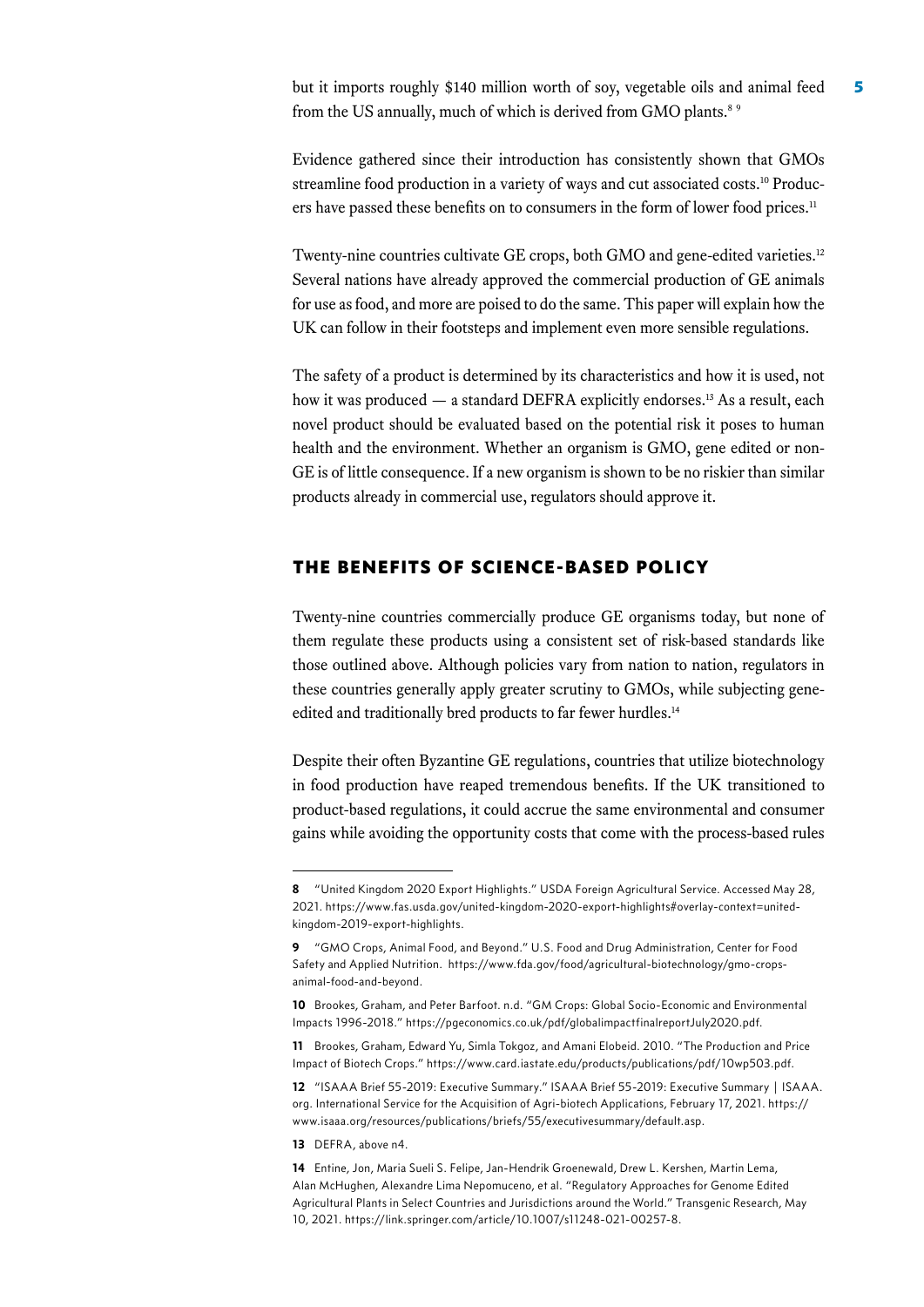enacted by other governments. DEFRA recognizes the need to produce abundant, healthy food while "reducing the environmental impact of a growing global population."15 Allowing the commercial production of gene-edited and GMO products would aid that cause.<sup>16</sup>

Comprehensive research has shown that GMO crop cultivation has been a net positive for the environment. Since 1996, GMOs have facilitated an 8.6 percent decrease in global pesticide use, representing roughly 800 million fewer kilograms of insecticides and herbicides. In terms of overall toxicity, this translates to a 19 percent reduction in the environmental impact of pesticide use.<sup>17</sup>

GMO crops have also slashed greenhouse gas emissions by reducing fuel use on farms. "Over the period 1996 to 2018," economists Graham Brookes and Peter Barfoot noted in a June 2020 analysis, "the cumulative permanent reduction in fuel use is estimated at 34,171 million kg of carbon dioxide (arising from reduced fuel use of 12,799 million liters)."<sup>18</sup>

GMO crops have further contributed to this trend by increasing yields and thus limiting the amount of additional land that must be cultivated to produce the same amount of food. This is significant because "Land-use change accounts for almost half of all [greenhouse gas] emissions from agriculture."<sup>19</sup>

Brookes and Barfoot also documented significant economic gains over the same 1996 to 2018 period. Farmers who grew GMO crops over those 22 years earned an additional \$225 billion for their efforts. Breaking the numbers down in more detail, the pair of economists wrote:

"In 2018, farmers in developing countries received \$4.42 as extra income for each extra dollar invested in [GMO] crop seeds, whereas farmers in developed countries received \$3.24 as extra income for each extra dollar invested in [GMO] crop seeds. The net farm level economic benefit was just under \$19 billion in 2018, equal to an average increase in income of \$103/hectare."

In earlier research, Brookes and colleagues found that consumers also benefit from the production increases spurred by GMO crops. Modeling global food production with and without existing GMO crops in 2009, they reported that the cost of consumption would increase by \$20 billion, despite the fact that "an additional 2.64 million hectares of land would probably be brought into grain and oilseed production."20 A 2016 study conducted by agricultural economists at Purdue Uni-

- **16** DEFRA, above n4.
- **17** Brookes, above n10.
- **18** Ibid

**<sup>15</sup>** DEFRA, above n4.

**<sup>19</sup>** Kovak, Emma, Matin Qaim, and Dan Blaustein-Rejto. "The Climate Benefits of Yield Increases in Genetically Engineered Crops." bioRxiv. Cold Spring Harbor Laboratory, January 1, 2021. [https://www.](https://www.biorxiv.org/content/10.1101/2021.02.10.430488v1) [biorxiv.org/content/10.1101/2021.02.10.430488v1](https://www.biorxiv.org/content/10.1101/2021.02.10.430488v1).

**<sup>20</sup>** Brookes, above n11.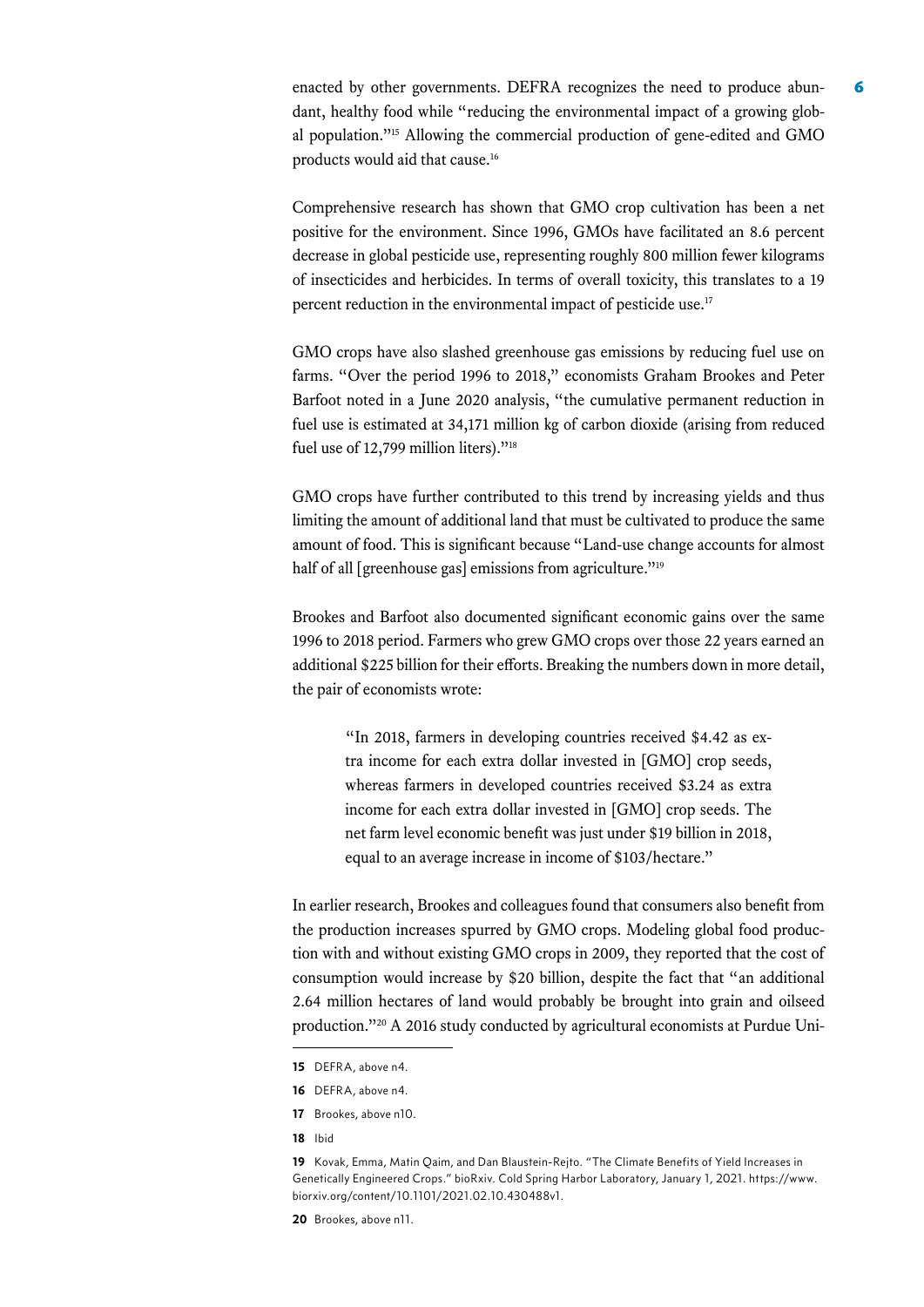versity also found that retail food prices would rise \$14 billion to \$24 billion annually if existing [GMO] crops weren't available to farmers.<sup>21</sup>

The UK has incurred significant costs over the decades by denying its farmers access to GMO crops. According to one study, Britain lost between £428 million and £534 million in farm income benefits between 1996 and 2006 because of its refusal to approve suitable GMO crops like herbicide-tolerant sugar beet and oilseed rape. Ongoing annual losses may range from £65 million to £82 million.<sup>22</sup> That would mean up to £1.7 billion in lost farm income since 1996.

## EUROPE'S LONG HISTORY OF BIOTECH SKEPTICISM

The EU is widely recognized as a stronghold of anti-biotechnology sentiment by the scientific community. While the history of this development is complicated, three primary factors contributed to Europe's "hyper-precautionary" outlook on technological innovation and thus its later skepticism of biotechnology: the destruction caused by two world wars and the advent of postmodernism and modern environmentalism in 1962.23

This confluence of forces incentivized the EU to pursue policies designed to achieve "no technological risk," meaning that innovations, including biotechnology, were tightly regulated out of an abundance of caution, even if they offered substantial environmental and human health benefits.24 To this day, the EU only cultivates a single variety of insect-resistant, GMO corn. Following a landmark decision by the European Court of Justice in 2018, the EU began regulating geneedited organisms and GMOs the same way.<sup>25</sup>

Nonetheless, EU member states import large amounts of GMO grain annually for use as animal feed, and the European Food Safety Authority (EFSA) has consistently found that these imported crops pose no unique risk to human health or the environment.<sup>2627</sup> The European Commission recommended in April 2021 that the

#### **24** Ibid

**25** "European Union: Animals." Global Gene Editing Regulation Tracker. Genetic Literacy Project, May 5, 2020. [https://crispr-gene-editing-regs-tracker.geneticliteracyproject.org/european-union-animals/.](https://crispr-gene-editing-regs-tracker.geneticliteracyproject.org/european-union-animals/)

**26** Colman, Dorien. "European Union: Agricultural Biotechnology Annual." European Union: Agricultural Biotechnology Annual | USDA Foreign Agricultural Service. USDA, December 31, 2020[.](https://www.fas.usda.gov/data/european-union-agricultural-biotechnology-annual-0)  [https://www.fas.usda.gov/data/european-union-agricultural-biotechnology-annual-0.](https://www.fas.usda.gov/data/european-union-agricultural-biotechnology-annual-0)

**27** Naegeli, Hanspeter, Jean-Louis Bresson, Tamas Dalmay, Ian Crawford Dewhurst, Michelle M Epstein, Leslie George Firbank, Philippe Guerche, et al. "Assessment of Genetically Modified Maize MON 89034 for Renewal Authorisation under Regulation (EC) No 1829/2003" EFSA Journal 17, no. 11 (November 7, 2019). [https://doi.org/10.2903/j.efsa.2019.5845](https://efsa.onlinelibrary.wiley.com/doi/full/10.2903/j.efsa.2019.5845).

**<sup>21</sup>** Taheripour, Farzad, Harry Mahaffey, and Wallace Tyner. "Evaluation of Economic, Land Use, and Land Use Emission Impacts of Substituting Non-GMO Crops for GMO in the US." AgEcon Search, January 1, 1970. [https://ageconsearch.umn.edu/record/204907.](https://ageconsearch.umn.edu/record/204907)

**<sup>22</sup>** Brookes, Graham. "UK plant genetics: a regulatory environment to maximise advantage to the UK economy post Brexit." PG Economics. September 2018. [https://pgeconomics.co.uk/pdf/](https://pgeconomics.co.uk/pdf/UKagritechregulatiopostbrexitfinalpapersept2018.pdf) [UKagritechregulatiopostbrexitfinalpapersept2018.pdf](https://pgeconomics.co.uk/pdf/UKagritechregulatiopostbrexitfinalpapersept2018.pdf) 

**<sup>23</sup>** Kuntz, Marcel. "Technological Risks (GMO, Gene Editing), What Is the Problem With Europe? A Broader Historical Perspective." Frontiers, October 20, 2020. [https://www.frontiersin.org/](https://www.frontiersin.org/articles/10.3389/fbioe.2020.557115/full) [articles/10.3389/fbioe.2020.557115/full](https://www.frontiersin.org/articles/10.3389/fbioe.2020.557115/full).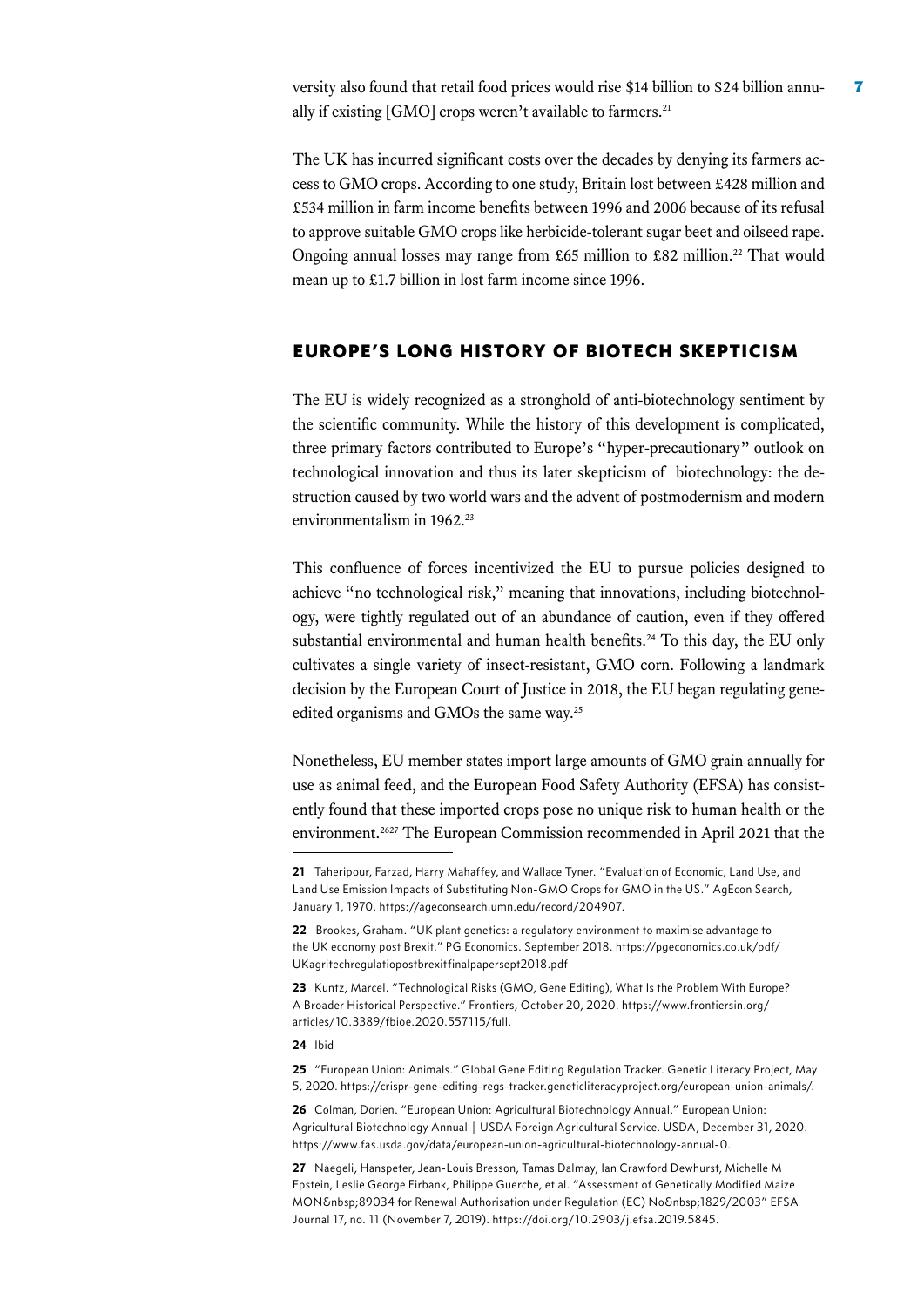EU revise its biotechnology rules to allow the commercial use of NBTs, but the 8 political debate around the possibility continues and no reforms have been implemented.<sup>28</sup>

#### REGULATORY REFORM IN THE UK

Post-Brexit, the UK is pursuing policy reforms that would exempt organisms developed with NBTs from existing regulations that restrict the production of GMOs. DEFRA announced in September 2021 that the government will initiate its reforms by relaxing rules regulating the development of gene-edited plants, though scientists will still be required to report such research to DEFRA.<sup>29</sup>

Officials will then seek to amend the definition of a "GMO" to exclude "organisms produced by gene editing and other genetic technologies if they could have been developed by traditional breeding." The government will then "consider the appropriate measures needed to enable gene edited products to be brought to market safely and responsibly."30 According to DEFRA, the justifications for these reforms are three-fold:31

- NBTs generally do not involve moving genetic material between different species. Therefore, products developed through these new techniques should not be regulated like GMOs, which typically do contain DNA from other species. NBTs should be considered more efficient forms of traditional breeding and regulated as such.
- Products developed through gene editing and other NBTs are poised to boost sustainable food production, for example, by cutting chemical pesticide use and increasing crop yields. In practice, this means farmers can grow more food on less land with fewer inputs, protecting biodiversity while feeding a growing population.
- The use of NBTs does carry some risk, as implementing any new technology does, but the UK's existing non-GE food safety and environmental rules afford regulators all the tools they need to ensure the proper use of NBTs.

## WHAT DOES THE EVIDENCE SHOW?

The available evidence strongly supports each of DEFRA's arguments.

**30** Ibid

**<sup>28</sup>** Pistorius , Magdalena. Industry, NGOs clash over role of genetics in agricultural transition. Euractiv, November8, 2021. [https://www.euractiv.com/section/agriculture-food/news/industry-ngos-clash](https://www.euractiv.com/section/agriculture-food/news/industry-ngos-clash-over-role-of-genetics-in-agri-ecological-transition/)[over-role-of-genetics-in-agri-ecological-transition/](https://www.euractiv.com/section/agriculture-food/news/industry-ngos-clash-over-role-of-genetics-in-agri-ecological-transition/).

**<sup>29</sup>** "Plans to unlock power of gene editing unveiled." Department for Environment, Food, and Rural Affairs (DEFRA), September 2021 https://www.gov.uk/government/news/plans-to-unlockpower-of-gene-editing-unveiled

**<sup>31</sup>** English, above n3.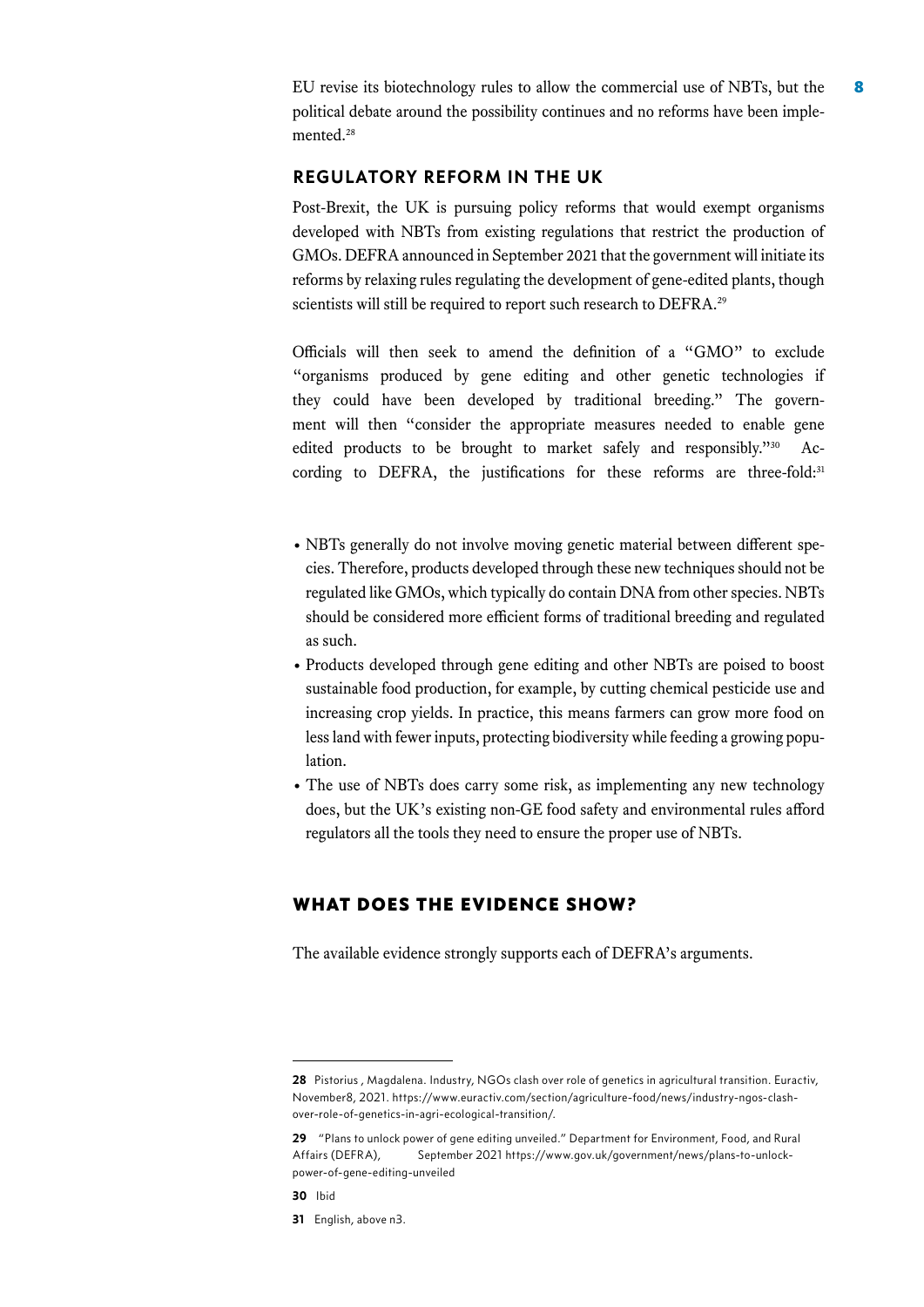NBTs like CRISPR gene editing, for example, are generally used to edit an organism's existing DNA instead of adding foreign genetic material to its genome.<sup>32</sup> This underscores that NBTs are more similar to traditional breeding than to transgenesis. A single September 2020 study funded by the environmental group Greenpeace concluded that mutations in plant DNA induced by NBTs can be uniquely identified, suggesting that new breeding techniques shouldn't be classified as traditional breeding. However, experts were quick to point out deficiencies in the paper.33 Molecular biologist Dr. Mary Mangan noted in her analysis of the study that existing detection methods can only confirm that an organism's genome contains a mutation; they cannot determine the source of the mutation:

"There is no way to detect gene edits in most cases. These changes look just like natural mutations found in wild plants, or the genetic changes induced by old-fashioned and EU-approved practices like bathing seeds in mutagens or irradiating them, or changes that occur in plants produced via tissue culture. The tests at our disposal cannot—I repeat, cannot—distinguish mutations caused by any of these techniques."<sup>34</sup>

A wide variety of gene-edited crops already in development have been shown to reduce pesticide use and increase yields.<sup>35 36</sup> Gene editing has also been used to immunize agricultural animals against deadly diseases and reduce their environmental footprints. These traits improve animal welfare and lower production costs, cutting food prices for consumers and reducing pollution.<sup>37</sup> Unfortunately, DE-FRA's proposed reforms don't yet apply to animal gene-editing research. This is a significant oversight since British scientists have already bred pigs that are resistant to porcine reproductive and respiratory syndrome (PRRS),<sup>38</sup> a highly transmissible infection that may cost farmers more than \$600 million annually. 39

#### **34** Ibid

**36** Lombardo, Luca, Gerardo Coppola, and Samanta Zelasco. "New Technologies for Insect-Resistant and Herbicide-Tolerant Plants." Trends in Biotechnology, January 2016. [https://www.sciencedirect.com/](https://www.sciencedirect.com/science/article/abs/pii/S0167779915002243) [science/article/abs/pii/S0167779915002243.](https://www.sciencedirect.com/science/article/abs/pii/S0167779915002243)

**37** Eenennaam, Alison Van, Kevin Wells, and James Murray. "Proposed U.S. Regulation of Gene-Edited Food Animals Is Not Fit for Purpose." Nature News, March 20, 2019. [https://www.nature.com/articles/](https://www.nature.com/articles/s41538-019-0035-y) [s41538-019-0035-y](https://www.nature.com/articles/s41538-019-0035-y).

**38** Ridley, Matt. "We're wasting our big Brexit gene-editing opportunity." The Telegraph, October 6, 2021. <https://www.telegraph.co.uk/news/2021/10/06/wasting-big-brexit-gene-editing-opportunity/>

**39** Nathues, H., Alarcon, P., Rushton, J., Jolie, R., Fiebig, K., Jimenez, M., Geurts, et al. "Cost of porcine reproductive and respiratory syndrome virus at individual farm level – An economic disease model." Preventive Veterinary Medicine, April 17, 2017. [https://www.sciencedirect.com/science/article/](https://www.sciencedirect.com/science/article/pii/S0167587716305517) [pii/S0167587716305517.](https://www.sciencedirect.com/science/article/pii/S0167587716305517)

**<sup>32</sup>** Shew, Aaron M., L. Lanier Nalley, Heather A. Snell, Rodolfo M. Nayga, and Bruce L. Dixon. "CRISPR versus GMOs: Public Acceptance and Valuation." Global Food Security. November 9, 2018. <https://www.sciencedirect.com/science/article/pii/S2211912418300877>.

**<sup>33</sup>** Mangan, Mary. "Viewpoint: Greenpeace-Funded Study Backfires, Undermining Case to Treat Gene-Edited Crops as GMOs." Genetic Literacy Project, October 17, 2020. [https://geneticliteracyproject.](https://geneticliteracyproject.org/2020/10/13/viewpoint-greenpeace-funded-study-backfires-undermining-case-to-treat-gene-edited-crops-as-gmos/) [org/2020/10/13/viewpoint-greenpeace-funded-study-backfires-undermining-case-to-treat-gene](https://geneticliteracyproject.org/2020/10/13/viewpoint-greenpeace-funded-study-backfires-undermining-case-to-treat-gene-edited-crops-as-gmos/)[edited-crops-as-gmos/](https://geneticliteracyproject.org/2020/10/13/viewpoint-greenpeace-funded-study-backfires-undermining-case-to-treat-gene-edited-crops-as-gmos/).

**<sup>35</sup>** Ahmar, Sunny, Rafaqat Ali Gill, Ki-Hong Jung, Aroosha Faheem, Muhammad Uzair Qasim, Mustansar Mubeen, and Weijun Zhou. "Conventional and Molecular Techniques from Simple Breeding to Speed Breeding in Crop Plants: Recent Advances and Future Outlook." International Journal of Molecular Sciences, April 8, 2020. <https://www.ncbi.nlm.nih.gov/pmc/articles/PMC7177917/>.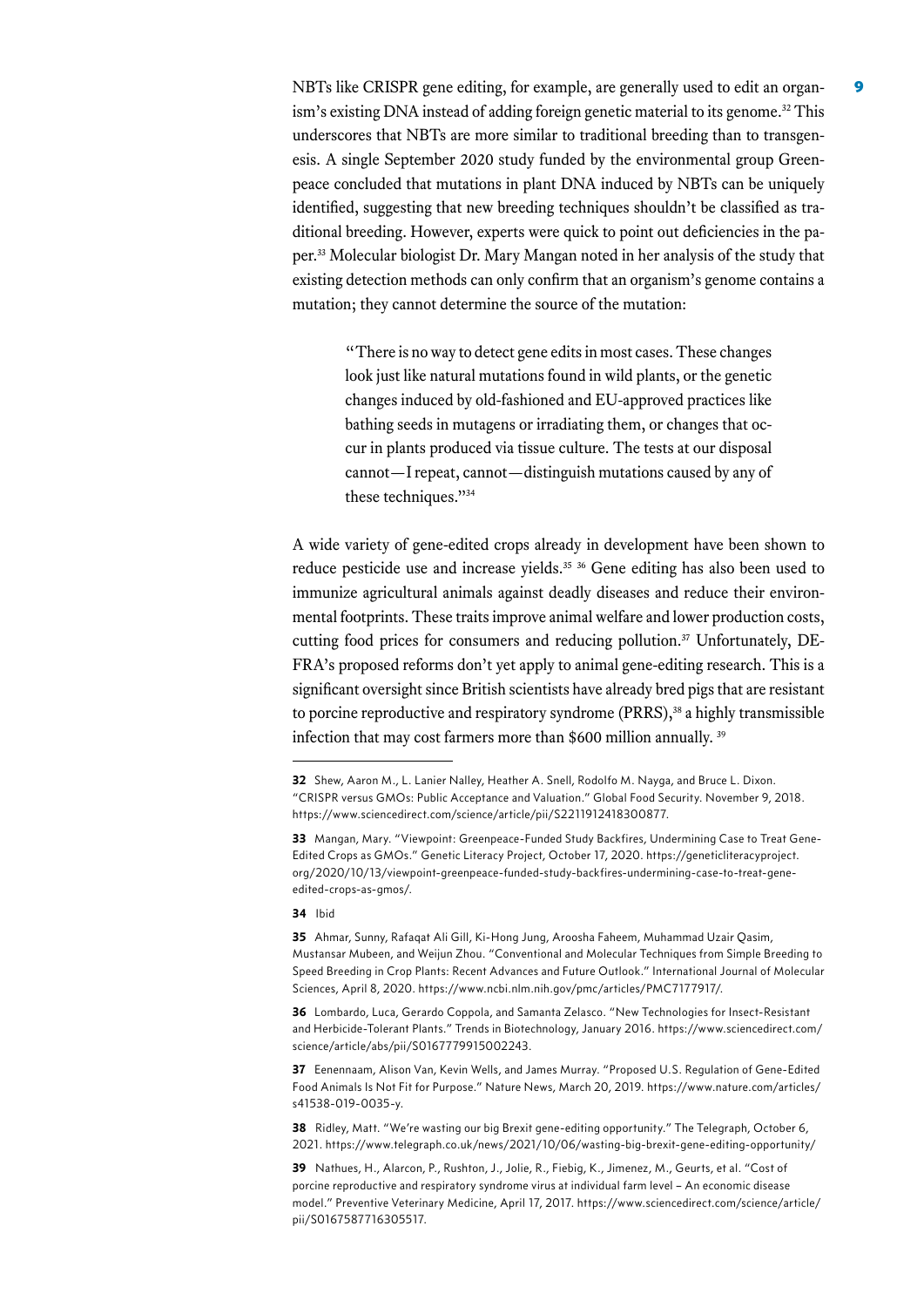Although NBTs can introduce unintended mutations into an organism's DNA, this 10 is relatively rare. Traditional breeding methods induce far more mutations than any new breeding technique. Studies have confirmed that NBTs are quite precise compared to earlier techniques.40 According to a systematic review published in the prestigious journal Nature:

"CRISPR-Cas9 is remarkably specific and efficient at generating on-target genome edits. While CRISPR-Cas9 has the potential to generate off-target cutting in genomic sites that are substantially similar to the target site, off-target edits are likely to be negligible in the background of existing natural variation and continuous unintended changes being generated during the plant breeding process."41

In light of this evidence, the US has already reformed its gene-editing regulations and spurred significant research and development gains. In 2020 alone, the United States Department of Agriculture deregulated 70 gene-edited crop traits, a massive increase from just seven in 2019.<sup>42</sup> Excessively regulating gene-edited organisms just because they are gene-edited is not scientifically justifiable and puts the UK at a competitive disadvantage.

#### REFORMING 30-YEAR-OLD GMO REGULATIONS

The UK would take an important step if it exempted organisms developed through NBTs from existing legislation. Going one step further, policymakers could further revise current regulations that effectively prohibit the commercial production of most GMOs. As Science Magazine reported on May 26, 2021, GMO technology enables the development of useful traits that NBTs cannot yet produce:

"Proponents also need to have realistic expectations about gene editing, says Johnathan Napier, a plant biotechnologist at Rothamsted Research. Knocking out a few genes might improve disease resistance or remove an allergen. But more complicated traits powered by many genes, such as drought tolerance, will be much more difficult to engineer without transgenic modifications, Napier warns. 'This really is not a magic bullet,' he says."43

**<sup>40</sup>** Aglawe, Supriya B, Kalyani M Barbadikar, Satendra K Mangrauthia, and M Sheshu Madhav. "New Breeding Technique 'Genome Editing' for Crop Improvement: Applications, Potentials and Challenges." 3 Biotech, August 2018. <https://www.ncbi.nlm.nih.gov/pmc/articles/PMC6056351/>.

**<sup>41</sup>** Young, Joshua, Gina Zastrow-Hayes, Stéphane Deschamps, Sergei Svitashev, Mindaugas Zaremba, Ananta Acharya, Sushmitha Paulraj, et al. "CRISPR-Cas9 Editing in Maize: Systematic Evaluation of Off-Target Activity and Its Relevance in Crop Improvement." Nature , April 30, 2019. [https://www.nature.](https://www.nature.com/articles/s41598-019-43141-6) [com/articles/s41598-019-43141-6](https://www.nature.com/articles/s41598-019-43141-6).

**<sup>42</sup>** Bomgardner, Melody. "Cibus advances gene-edited crops." Chemical and Engineering News, October 14, 2020.<https://cen.acs.org/food/agriculture/Cibus-advances-gene-edited-crops/98/i40>

**<sup>43</sup>** Stokstad, Erik. "U.K. Set to Loosen Rules for Gene-Edited Crops and Animals." Science, May 26, 2021. [https://www.sciencemag.org/news/2021/05/uk-set-loosen-rules-gene-edited-crops-and](https://www.sciencemag.org/news/2021/05/uk-set-loosen-rules-gene-edited-crops-and-animals)[animals.](https://www.sciencemag.org/news/2021/05/uk-set-loosen-rules-gene-edited-crops-and-animals)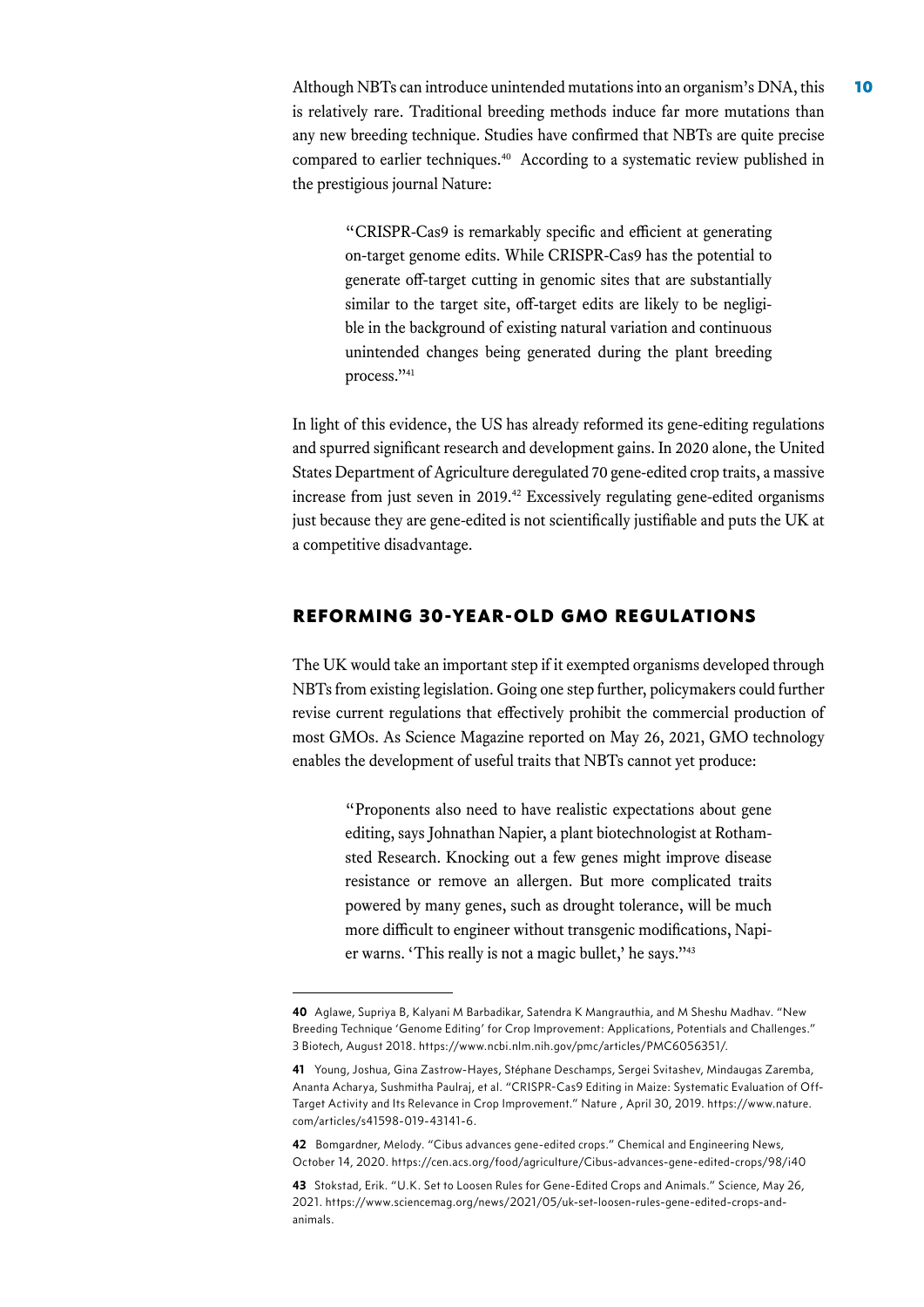There is no scientific reason the UK should limit itself to the use of NBTs. As  $DE-11$ FRA has noted, "There are a number of existing, non-GM regulations that control the use of organisms and/or products derived from them."44 These existing rules are sufficient to regulate the use of all novel organisms, regardless of how they were produced. This is because the production method has little bearing on the safety of the end product it yields. DEFRA correctly outlined this argument in its January 2021 gene editing consultation:

"Our position follows the science, which says that the safety of an organism is dependent on its characteristics and use rather than on how it was produced."45

The department has so far refused to apply this standard to GMOs on the grounds that they could not have been produced by "the natural breeding process." But this policy contradicts a growing body of research which shows that transgenesis is indeed natural. A wide variety of microbes, insects and plants naturally exchange DNA with distant species, including globally important food crops such as rice, maize, wheat and sugarcane.<sup>46</sup>

More to the point, the scientific community recognizes that transgenesis and the various NBTs, while technically different processes, can all be used to develop safe products for use as human food, animal feed and medicine.<sup>47</sup> 48 Applying greater scrutiny to some products because of how they were produced is nonsensical.

The US National Research Council reached the same conclusion more than 30 years ago. In a 184 page report published in 1989, the council concluded that "[N] o conceptual distinction exists between genetic modification of plants and microorganisms by classical methods or by molecular techniques that modify DNA and transfer genes."49

An evidence-based regulatory framework would therefore subject all products, however they were produced, to a case-by-case risk assessment.<sup>50</sup> Officials would

**45** Ibid

**47** Doxzen, Kevin, and Hope Henderson. "Is This Safe? Addressing Societal Concerns About CRISPR-Edited Foods Without Reinforcing GMO Framing." Environmental Communication, September 7, 2020. <https://www.tandfonline.com/doi/full/10.1080/17524032.2020.1811451>.

**48** "Why Is There Controversy over GMO Foods but Not GMO Drugs?" Genetic Literacy Project, January 24, 2020. [https://geneticliteracyproject.org/gmo-faq/why-is-there-controversy-over-gmo](https://geneticliteracyproject.org/gmo-faq/why-is-there-controversy-over-gmo-foods-but-not-gmo-drugs/)[foods-but-not-gmo-drugs/.](https://geneticliteracyproject.org/gmo-faq/why-is-there-controversy-over-gmo-foods-but-not-gmo-drugs/) 

**49** Miller, Henry, and Kathleen Hefferon. "Is There a Difference between a Gene-Edited Organism and a 'GMO'? The Question Has Important Implications for Regulation." Genetic Literacy Project, May 12, 2021. [https://geneticliteracyproject.org/2021/05/12/is-there-a-difference-between-a-gene-edited](https://geneticliteracyproject.org/2021/05/12/is-there-a-difference-between-a-gene-edited-organism-and-a-gmo-the-questin-has-important-implications-for-regulation/)[organism-and-a-gmo-the-questin-has-important-implications-for-regulation/.](https://geneticliteracyproject.org/2021/05/12/is-there-a-difference-between-a-gene-edited-organism-and-a-gmo-the-questin-has-important-implications-for-regulation/)

**50** Conko, Gregory, Drew Kershen, Henry Miller, and Wayne Parrott. "A Risk-Based Approach to the Regulation of Genetically Engineered Organisms." Nature News, May 6, 2016. [https://www.nature.](https://www.nature.com/articles/nbt.3568?WT.feed_name=subjects_plant-sciences) [com/articles/nbt.3568?WT.feed\\_name=subjects\\_plant-sciences](https://www.nature.com/articles/nbt.3568?WT.feed_name=subjects_plant-sciences).

**<sup>44</sup>** DEFRA, above n4.

**<sup>46</sup>** Dunning, Luke. "Natural GM: How Plants and Animals Steal Genes from Other Species to Accelerate Evolution." The Conversation, April 23, 2021. [https://theconversation.com/natural-gm-how-plants](https://geneticliteracyproject.org/2021/04/26/natural-gmos-plants-and-animals-steal-genes-from-other-species-during-process-of-evolution-mimicking-transgenics/)[and-animals-steal-genes-from-other-species-to-accelerate-evolution-159468.](https://geneticliteracyproject.org/2021/04/26/natural-gmos-plants-and-animals-steal-genes-from-other-species-during-process-of-evolution-mimicking-transgenics/)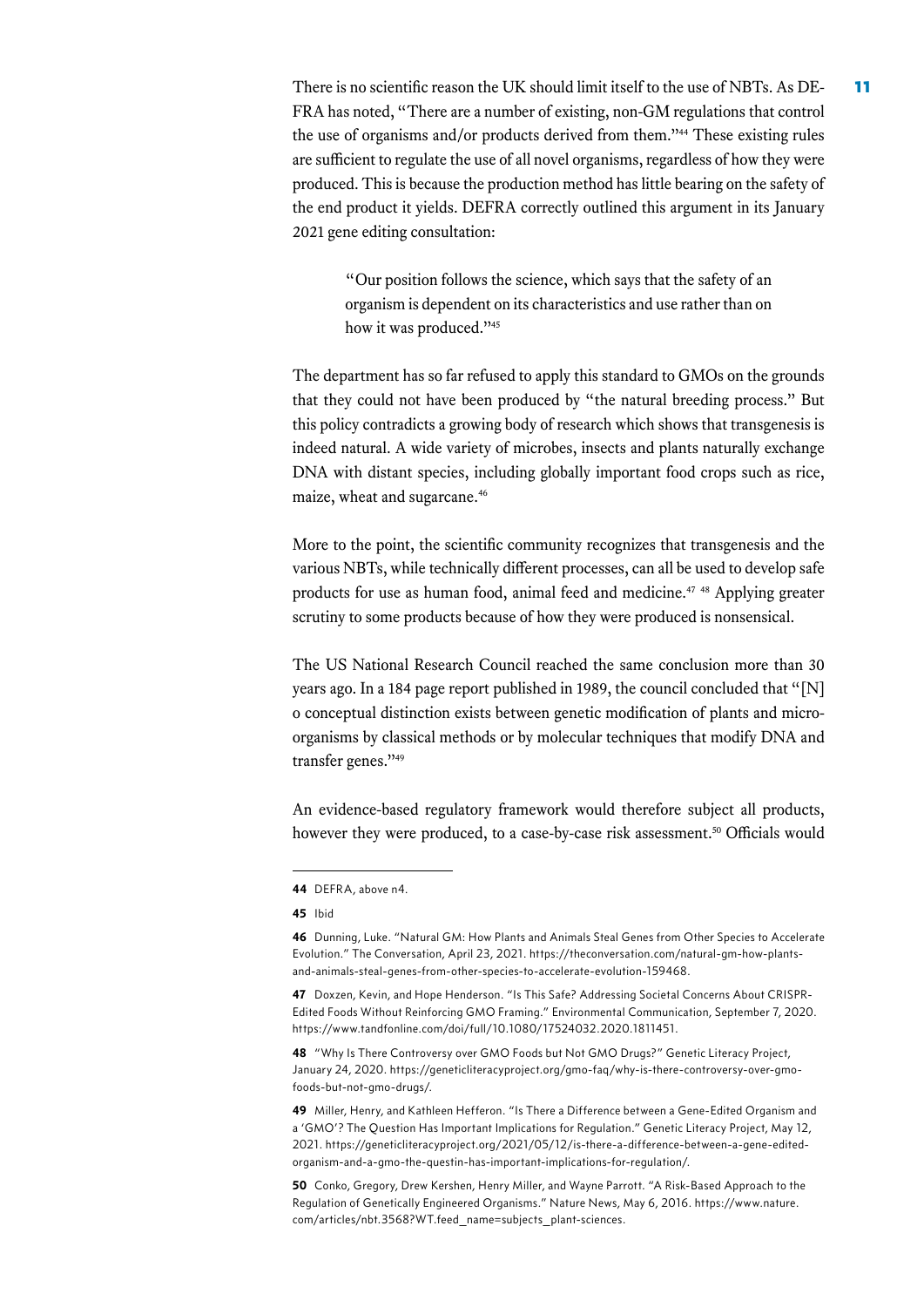require additional safety data for products that may pose a greater threat to human 12 health or the environment. However, the organism's characteristics and intended use would determine the degree of scrutiny applied by regulators. For example, plants modified to produce a potent toxin that kills insects would probably deserve stricter oversight.

Current legislation in the UK and EU ignores these considerations and regulates the production process instead of just the end product based on the precautionary principle. According to the European Commission, the principle applies:

"where scientific evidence is insufficient, inconclusive or uncertain and there are indications through preliminary objective scientific evaluation that there are reasonable grounds for concern that the potentially dangerous effects on the environment, human, animal or plant health may be inconsistent with the chosen level of protection."<sup>51</sup>

It is questionable whether such a regulatory approach is appropriate, particularly considering the substantial *benefits* that could come from this technology. But in any case, this is no longer a problem faced by the UK. There is no longer an absence of evidence. Research conducted over the last 30 years has consistently failed to identify any unique risk inherent in GMO technology. As an April 2018 review of the available evidence noted:

"Decades of testing food and feed products from insect resistant, herbicide tolerant and stacked traits of previously approved single traits, and other types of [GMO] crops in laboratory and livestock animals have shown that the technology used to produce them is not inherently hazardous. No adverse effects have been observed to date."<sup>52</sup>

More than 2,000 studies have confirmed that existing GMO crops pose no greater threat to human health or the environment than plants produced through other breeding methods.<sup>53</sup>

## CONCLUSION

The UK is moving in the right direction by considering more liberal biotechnology rules. Regulating NBTs like traditional breeding methods would accelerate Brit-

**<sup>51</sup>** Papademetriou, Theresa. "Restrictions on Genetically Modified Organisms: European Union." Restrictions on Genetically Modified Organisms: European Union . Law Library of Congress, March 1, 2014. [https://www.loc.gov/law/help/restrictions-on-gmos/eu.php.](https://www.loc.gov/law/help/restrictions-on-gmos/eu.php)

**<sup>52</sup>** Delaney, above n6.

**<sup>53</sup>** Entine, Jon. "With 2000+ Global Studies Affirming Safety, GM Foods among Most Analyzed Subjects in Science." Genetic Literacy Project. October 8, 2013. [https://geneticliteracyproject.](https://geneticliteracyproject.org/2013/10/08/with-2000-global-studies-confirming-safety-gm-foods-among-most-analyzed-subject-in-science/) [org/2013/10/08/with-2000-global-studies-confirming-safety-gm-foods-among-most-analyzed](https://geneticliteracyproject.org/2013/10/08/with-2000-global-studies-confirming-safety-gm-foods-among-most-analyzed-subject-in-science/)[subject-in-science/](https://geneticliteracyproject.org/2013/10/08/with-2000-global-studies-confirming-safety-gm-foods-among-most-analyzed-subject-in-science/).